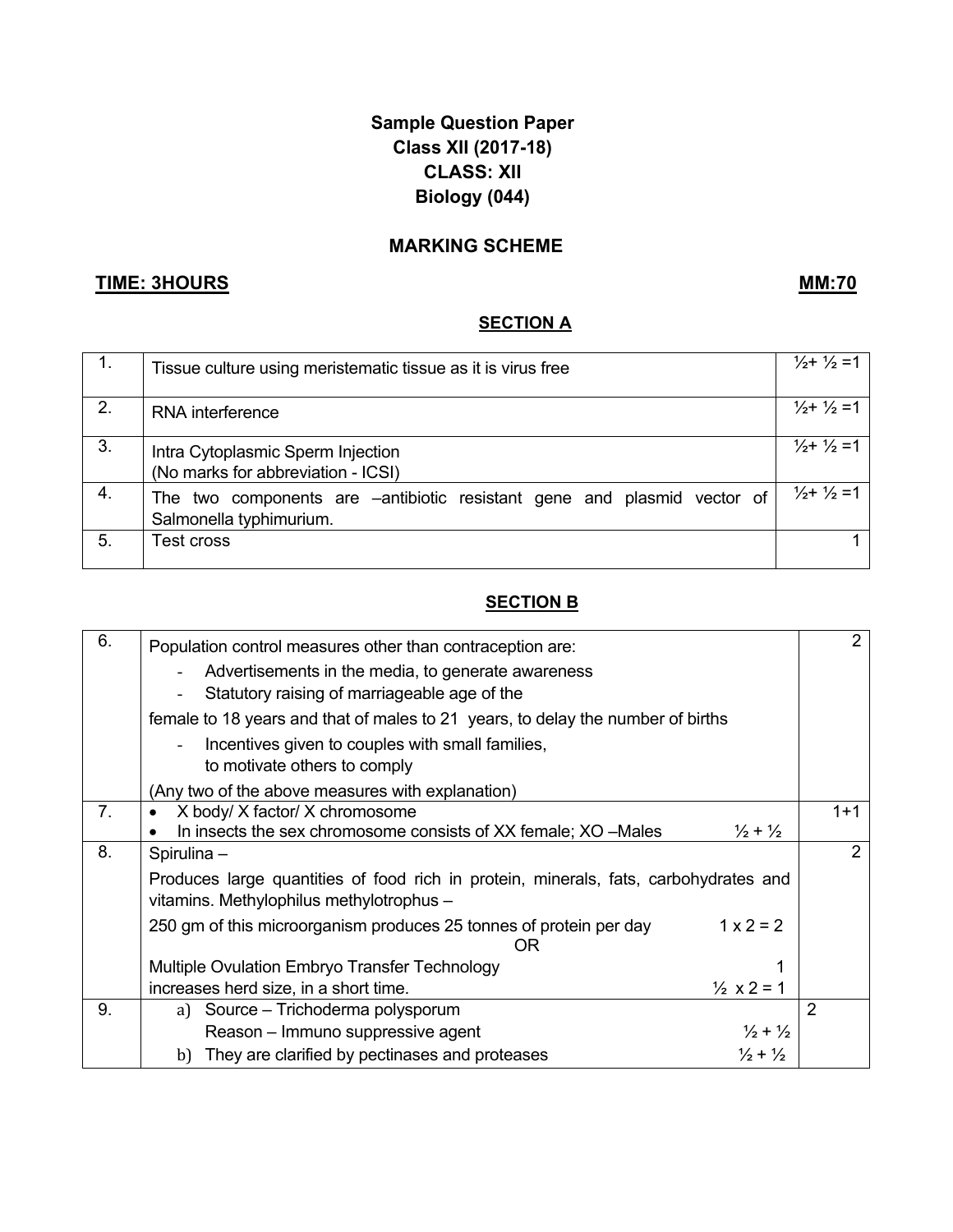| 10. | - Decline in plant production/Decline in number of animal species    |  |  |  |
|-----|----------------------------------------------------------------------|--|--|--|
|     | - Lowered resistance to environmental perturbations such as drought  |  |  |  |
|     | - Increased variability in certain ecosystem processes such as plant |  |  |  |
|     | productivity/ water use / pest & disease cycles                      |  |  |  |
|     | - Species may become endangered/increased rate of species extinction |  |  |  |

| <b>SECTION C</b> |  |  |
|------------------|--|--|
|                  |  |  |

| 11. |                                       | Epidermis                                                               |                                                                                                                              |            |                            | 3       |
|-----|---------------------------------------|-------------------------------------------------------------------------|------------------------------------------------------------------------------------------------------------------------------|------------|----------------------------|---------|
|     |                                       | Endothecium                                                             |                                                                                                                              |            |                            |         |
|     |                                       | Middle layers                                                           |                                                                                                                              |            |                            |         |
|     |                                       | Microspore                                                              |                                                                                                                              |            |                            |         |
|     |                                       | mother cells                                                            |                                                                                                                              |            |                            |         |
|     |                                       |                                                                         |                                                                                                                              |            |                            |         |
|     |                                       | Tapetum                                                                 |                                                                                                                              |            |                            |         |
|     |                                       |                                                                         |                                                                                                                              |            |                            |         |
|     |                                       |                                                                         |                                                                                                                              |            | $\frac{1}{2} \times 4 = 2$ |         |
|     |                                       | (Any four of the labels)                                                |                                                                                                                              |            |                            |         |
|     |                                       |                                                                         | Tapetum nourishes the developing pollen grains                                                                               |            |                            |         |
| 12. | a)                                    |                                                                         | They need water as a medium of gamete transfer for fertilization.                                                            |            |                            | $1+1+1$ |
|     | b)                                    |                                                                         | A larger number of the male gametes fail to reach the female gametes                                                         |            |                            |         |
|     | C)                                    | To enhance the chances of syngramy                                      |                                                                                                                              |            |                            |         |
| 13. | a)                                    | CH <sub>4</sub> , NH <sub>3</sub> , H <sub>2</sub> O and H <sub>2</sub> |                                                                                                                              |            |                            | $1+1+1$ |
|     |                                       | b) Anaerobic / Anoxygenic                                               |                                                                                                                              |            |                            |         |
|     | C)                                    |                                                                         | Life come from pro-existing non - living organic malecules and that formation<br>of life was preceded by chemical evolution. |            |                            |         |
|     |                                       |                                                                         |                                                                                                                              |            |                            |         |
| 14. | a)                                    |                                                                         | There will be 138 pink flower bearning plants and 69 white flower bearing                                                    |            |                            | $1+1+1$ |
|     | plants.                               |                                                                         |                                                                                                                              |            |                            |         |
|     | b)                                    |                                                                         | Pink (Rr) selfing                                                                                                            |            |                            |         |
|     |                                       | Gameter                                                                 | R                                                                                                                            | r          |                            |         |
|     |                                       | R                                                                       | <b>RR</b><br>Red                                                                                                             | Rr<br>Pink |                            |         |
|     |                                       |                                                                         | Rr                                                                                                                           | rr         |                            |         |
|     |                                       | r                                                                       | Pink                                                                                                                         | White      |                            |         |
|     | Phenotypic ratio : red : pink : white |                                                                         |                                                                                                                              |            |                            |         |
|     |                                       |                                                                         | $\overline{2}$<br>$\therefore$ 1                                                                                             |            |                            |         |
|     | C)                                    | Incomplete dominance                                                    |                                                                                                                              |            |                            |         |
| 15. |                                       |                                                                         | a) Adaptive radiation - The process of evolution of different species in a given                                             |            |                            | 3       |
|     |                                       |                                                                         | geographical area starting from a point and literally radiating to other areas of                                            |            |                            |         |
|     | geography (habitats). 1 mark          |                                                                         |                                                                                                                              |            |                            |         |
|     |                                       | b) Convergent evolution1 mark                                           |                                                                                                                              |            |                            |         |
|     |                                       |                                                                         | c) Wolf is a placental mammal, whereas Tasmanian wolf is a marsupial                                                         |            |                            |         |
|     |                                       | mammal 1 mark                                                           |                                                                                                                              |            |                            |         |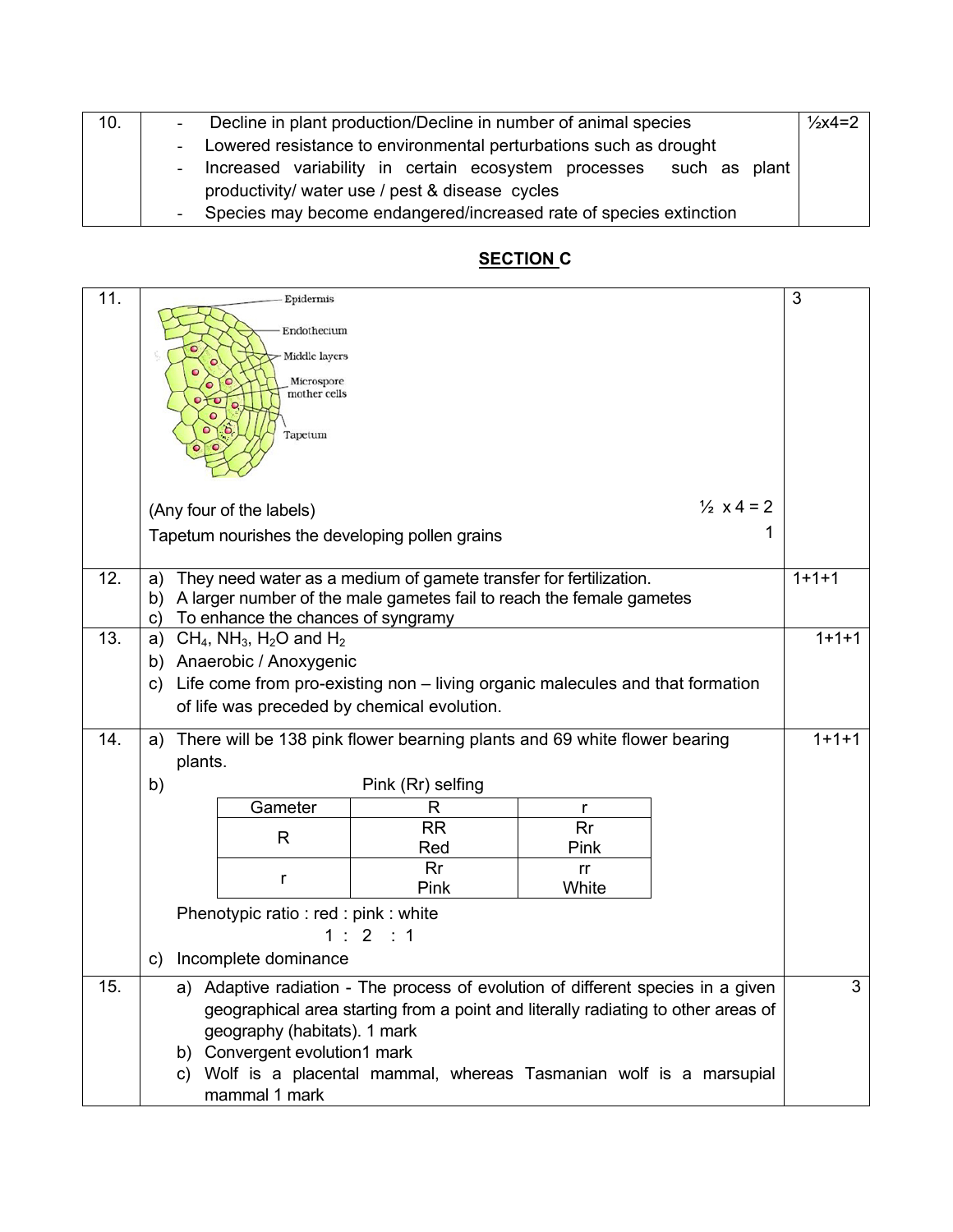| 16. | Doctor confirms pneumonia on the basis of the following symptoms - fever/chills/grey<br>- blue lips and finger nails (any two); $\frac{1}{2} + \frac{1}{2}$                                                                                                                                                                                                                                                                                                                                 | 3 |
|-----|---------------------------------------------------------------------------------------------------------------------------------------------------------------------------------------------------------------------------------------------------------------------------------------------------------------------------------------------------------------------------------------------------------------------------------------------------------------------------------------------|---|
|     | and not common cold as the following symptoms are not observed - Nasal<br>congestion/sore throat/hoarseness (any two) $\frac{1}{2} + \frac{1}{2}$                                                                                                                                                                                                                                                                                                                                           |   |
|     | Precautions-<br>1) Cover the nose when near the patient<br>2) Do not share glasses and utensils / articles used by the infected person $\frac{1}{2}$ + $\frac{1}{2}$                                                                                                                                                                                                                                                                                                                        |   |
| 17. | Methanogens are present in Cow dung so there is need to add innoculum.1 mark<br>Breakdown of cellulose1 mark<br>Anaerobic conditions. 1 mark                                                                                                                                                                                                                                                                                                                                                | 3 |
| 18. | Gene Therapy 1/2 mark<br>ADA (Adenosine deaminase) deficiency 1/2 mark<br>Lymphocytes from the blood of the patient are grown in a culture, a functional ADA<br>cDNA is introduced into these lymphocytes, which are subsequently returned to the<br>patient. The permanent cure is done by introducing ADA cDNA into cells at early<br>embryonic stages.2 marks                                                                                                                            | 3 |
| 19. | Drug dependence - is the tendency of the body to manifest a characteristic and<br>unpleasant withdrawal syndrome if regular dose of drugs is abruptly discontinued /<br>because of perceived benefits, drugs are frequently used repeatedly from which the<br>person may not be able to get out. 1 mark                                                                                                                                                                                     | 3 |
|     | Measures:                                                                                                                                                                                                                                                                                                                                                                                                                                                                                   |   |
|     | Education and counseling - to face problems and stresses/ to channelize the<br>energy into healthy pursuits like reading, music, yoga and other extracurricular<br>activities<br>Seeking help from parents - to guide the person appropriately and immediately<br>$\overline{\phantom{a}}$<br>Seeking professional and medical help $-$ to help the person to get rid of the<br>$\overline{\phantom{a}}$<br>problem completely with sufficient efforts and will power (any two) 1 mark each |   |
| 20. | Positive terminal - 'B'<br>$\frac{1}{2}$ x 2 = 1<br>a)                                                                                                                                                                                                                                                                                                                                                                                                                                      | 3 |
|     | Negative terminal - 'A'<br>DNA being negatively charged, moves towards the positive<br>$\frac{1}{2}$ x 2 = 1<br>b)<br>electrode (anode)                                                                                                                                                                                                                                                                                                                                                     |   |
|     | c) By elution - separated bands of DNA are cut out from the<br>$\frac{1}{2}$ x 2 = 1<br>agarose gel and extracted from the gel piece                                                                                                                                                                                                                                                                                                                                                        |   |
|     | <b>OR</b>                                                                                                                                                                                                                                                                                                                                                                                                                                                                                   |   |
|     | $\frac{1}{2}$<br>Bt corn<br>a)<br>Cry I Ab/ Bt toxin gene codes for crystal protein; the Bttoxin protein exists as an<br>b)<br>inactive protein, but once an insect ingests it, it gets converted into an active<br>form due to the alkaline pH of the gut which solubilizes the crystal. The activated<br>toxin binds to the surface of mid gut and creates pores that cause swelling, lysis<br>and eventually death of the insect.<br>$\frac{1}{2} \times 5 = 2\frac{1}{2}$               |   |
| 21. | a) Bam HI should be used, as restriction site for this enzyme is present in tet <sup>R</sup> region<br>1 mark                                                                                                                                                                                                                                                                                                                                                                               | 3 |
|     | b) Pvul will not be used, as restriction site for this enzyme is present in amp <sup>R</sup> region<br>(not in tet <sup>R</sup> ) 1 mark                                                                                                                                                                                                                                                                                                                                                    |   |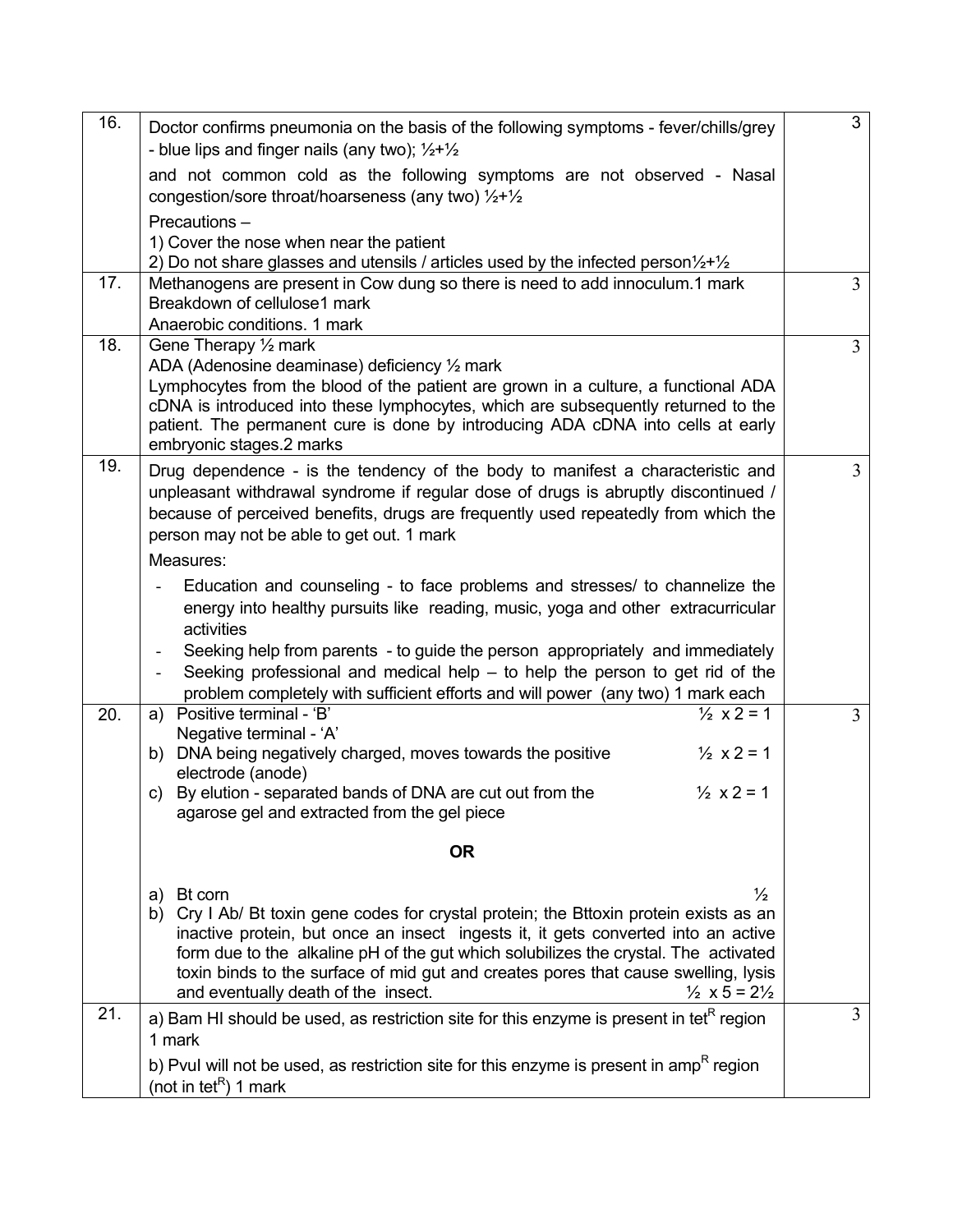|     | EcoRI will not be used, as restriction site for this enzyme is not present in selectable<br>marker tet <sup>R</sup> 1 mark                                                                                                    |  |  |
|-----|-------------------------------------------------------------------------------------------------------------------------------------------------------------------------------------------------------------------------------|--|--|
| 22. | a) 'X' axis - Mean annual precipitation (cm)<br>$\frac{1}{2}$ x 2 = 1<br>'Y' axis - Mean annual temperature $(^0C)$                                                                                                           |  |  |
|     | $\frac{1}{2} \times 2 = 1$<br>Grassland - B<br>b)<br>Coniferous forest - E                                                                                                                                                    |  |  |
|     | The mean annual temperature ranges from -12 to 20C (error accepted $\pm$ 2)<br>C)<br>and mean annual precipitation ranges from 10 - 125 cm, these are the<br>optimum conditions in tundra biome<br>$\frac{1}{2} \times 2 = 1$ |  |  |

### **SECTION -D**

| 23. | Father explains that it will lead to generation of e - waste;                                                                                                                                                                 |  |
|-----|-------------------------------------------------------------------------------------------------------------------------------------------------------------------------------------------------------------------------------|--|
|     | Difficulty in recycling e - waste / hazardous nature of recycling of e - waste /<br>exposing workers to toxic substances present in e - waste (Any one)                                                                       |  |
|     | Son's wish to update his father with modern techniques, Awareness about trends<br>and technologies, well versed with their applicability in daily life (any other similar /<br>$\frac{1}{2}$ x 3 = 1\%<br>appropriate values) |  |
|     | Concern for environment, scientific thinking, inquisitive nature, social awareness,<br>judicious use of money, sense of responsibility (any other similar /appropriate<br>$\frac{1}{2} \times 3 = 1\frac{1}{2}$<br>values)    |  |

# **SECTION –E**

| 24. | a) A is able to penetrate/ fertilize the ovum, whereas B and C are unable to<br>penetrate/ fertilize // B and C will degenerate<br>$\frac{1}{2}$ x 2 = 1<br>Zona pellucida ensures the entry of only one sperm into the ovum<br>b)<br>Induces completion of meiotic division of the secondary oocyte, formation of<br>C)<br>$\frac{1}{2} \times 2 = 1$<br>second polar body and a haploid ovum<br>d) Enzymes of acrosome help $\frac{1}{2}$ mark if only 'acrosome' is written)<br>e) Ampullary - isthmic junction of the fallopian tube | 5 |
|-----|------------------------------------------------------------------------------------------------------------------------------------------------------------------------------------------------------------------------------------------------------------------------------------------------------------------------------------------------------------------------------------------------------------------------------------------------------------------------------------------------------------------------------------------|---|
|     | <b>OR</b>                                                                                                                                                                                                                                                                                                                                                                                                                                                                                                                                |   |
|     | $\frac{1}{2} \times 2 = 1$<br>a) A - Estrogen<br><b>B</b> - Progesterone                                                                                                                                                                                                                                                                                                                                                                                                                                                                 |   |
|     | $\frac{1}{2} \times 2 = 1$<br>b) A - Maturing ovarian follicle / Graafian follicle<br>B - Corpus luteum                                                                                                                                                                                                                                                                                                                                                                                                                                  |   |
|     | c) Formation of Graaffian follicle (releases estrogen) is followed by the formation<br>of corpus luteum (releases progesterone)                                                                                                                                                                                                                                                                                                                                                                                                          |   |
|     | d) Role of A (Estrogen) - leads to changes in the ovary and uterus / regeneration<br>of endometrium through proliferation<br>$\frac{1}{2}$<br>Role of B (Progesterone) - Maintenance of endometrium for implantation of the                                                                                                                                                                                                                                                                                                              |   |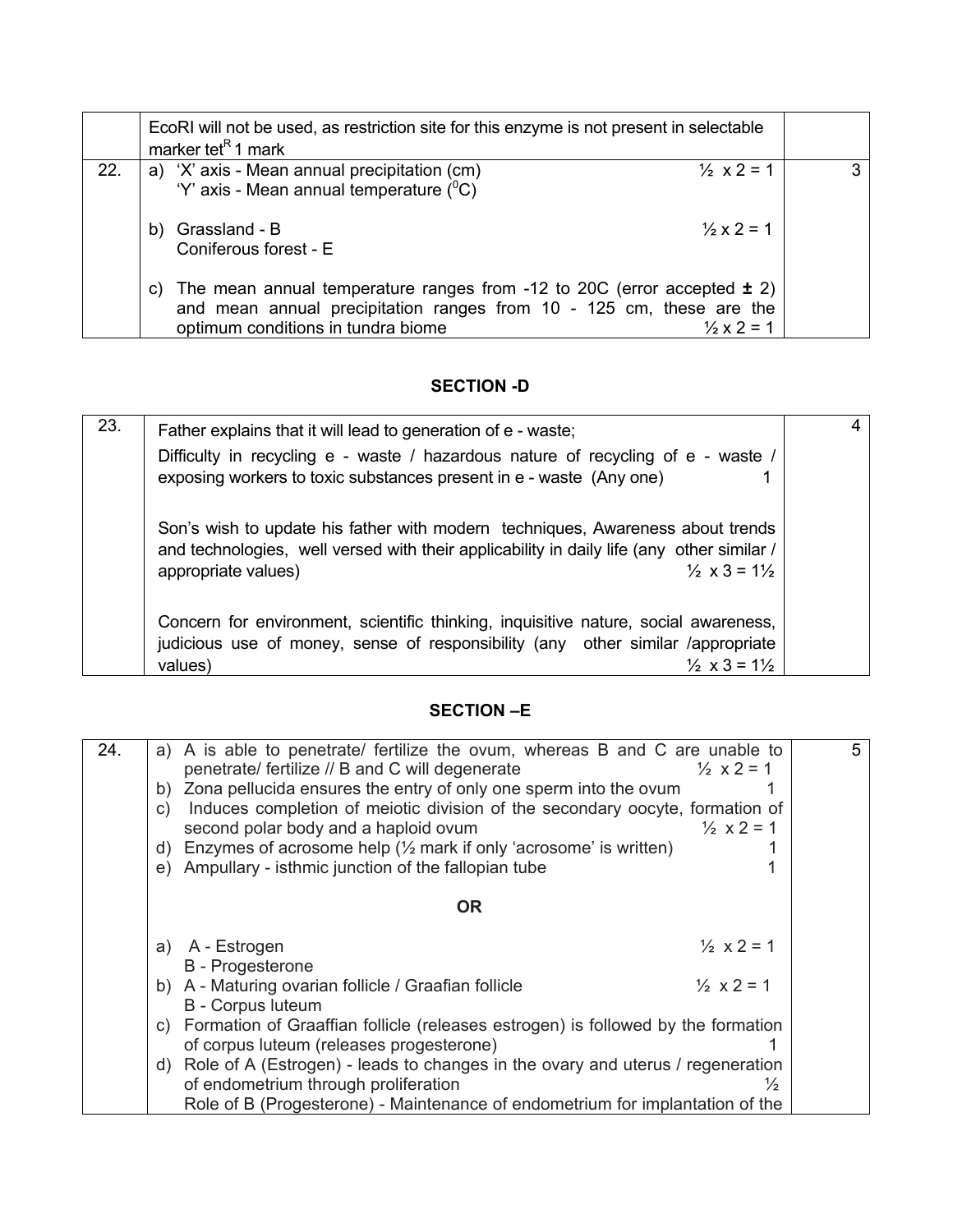|     | fertilized ovum/ maintenance of other events of pregnancy                                                                                                                                                                                                                                                                                                                                                                                                                                                                                                                                                                                                    | $\frac{1}{2}$                                                                                                                                                      |   |
|-----|--------------------------------------------------------------------------------------------------------------------------------------------------------------------------------------------------------------------------------------------------------------------------------------------------------------------------------------------------------------------------------------------------------------------------------------------------------------------------------------------------------------------------------------------------------------------------------------------------------------------------------------------------------------|--------------------------------------------------------------------------------------------------------------------------------------------------------------------|---|
|     | In case of pregnancy<br>e)                                                                                                                                                                                                                                                                                                                                                                                                                                                                                                                                                                                                                                   |                                                                                                                                                                    |   |
| 25. | For initiation, the ribosome binds to the mature m RNA at the start codon (AUG)<br>that is recognized by the initiator t - RNA. During elongation, charged t RNA<br>sequentially binds to the appropriate codon in m- RNA with the aniticodon present<br>on tRNA. The ribosome moves from one codon to another adding amino acids one<br>after the other to form polypeptide, i.e. translation. During termination, the release<br>factor binds to stop codon (UAA, UAG, UGA), terminating translation and<br>releasing the polypeptide chain.                                                                                                               | $\frac{1}{2}$ x 10 = 5                                                                                                                                             | 5 |
|     | <b>OR</b>                                                                                                                                                                                                                                                                                                                                                                                                                                                                                                                                                                                                                                                    |                                                                                                                                                                    |   |
|     | Methodology used -<br>Sequence Annotation - total DNA from a cell is isolated,<br>converted into random fragments of relatively smaller sizes<br>and cloned in suitable host using specialized vectors.<br>The cloning results in amplification of each piece of DNA fragment.<br>The fragments are sequenced using automated DNA sequencers,<br>these sequences are then arranged based on some overlapping regions (present<br>in them).<br>This requires generation of overlapping fragments (for sequencing).<br>Specialized computer based programmes are developed, and<br>these sequences are subsequently annotated and assigned to each chromosome. | $\frac{1}{2} \times 2 = 1$<br>$\frac{1}{2}$<br>$\frac{1}{2}$<br>$\frac{1}{2}$<br>$\frac{1}{2}$<br>$\frac{1}{2}$<br>$\frac{1}{2}$<br>$\frac{1}{2}$<br>$\frac{1}{2}$ |   |